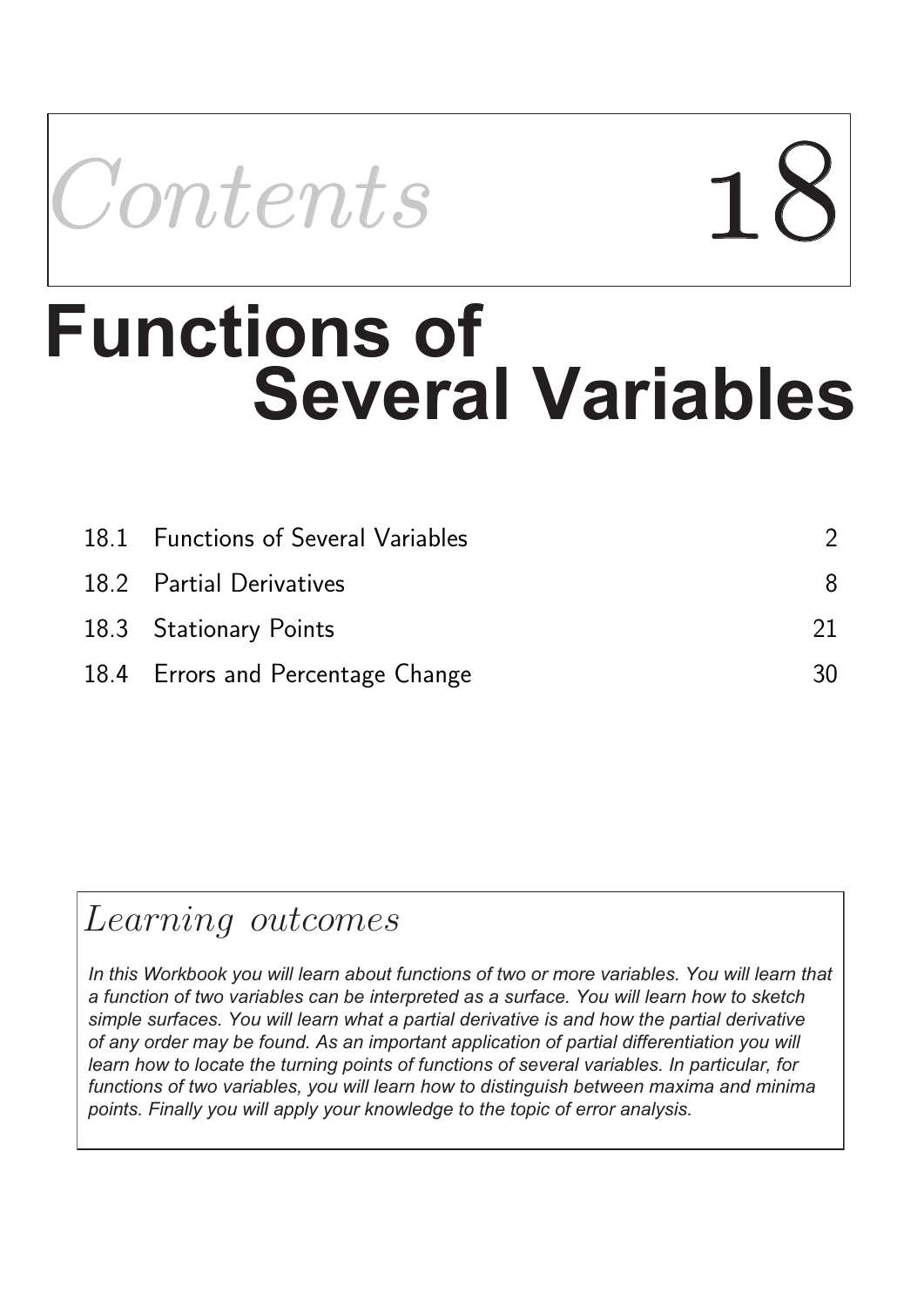## **Functions of Several Variables**





A function of a single variable  $y = f(x)$  is interpreted graphically as a planar curve. In this Section we generalise the concept to functions of more than one variable. We shall see that a function of two variables  $z = f(x, y)$  can be interpreted as a surface. Functions of two or more variables often arise in engineering and in science and it is important to be able to deal with such functions with confidence and skill. We see in this Section how to sketch simple surfaces. In later Sections we shall examine how to determine the rate of change of  $f(x, y)$  with respect to x and y and also how to obtain the optimum values of functions of several variables.

| • understand the Cartesian coordinates $(x, y, z)$<br>of three-dimensional space. |
|-----------------------------------------------------------------------------------|
| • be able to sketch simple 2D curves                                              |
| • understand the mathematical description of a<br>surface                         |
| • sketch simple surfaces                                                          |
| • use the notation for a function of several<br>variables                         |
|                                                                                   |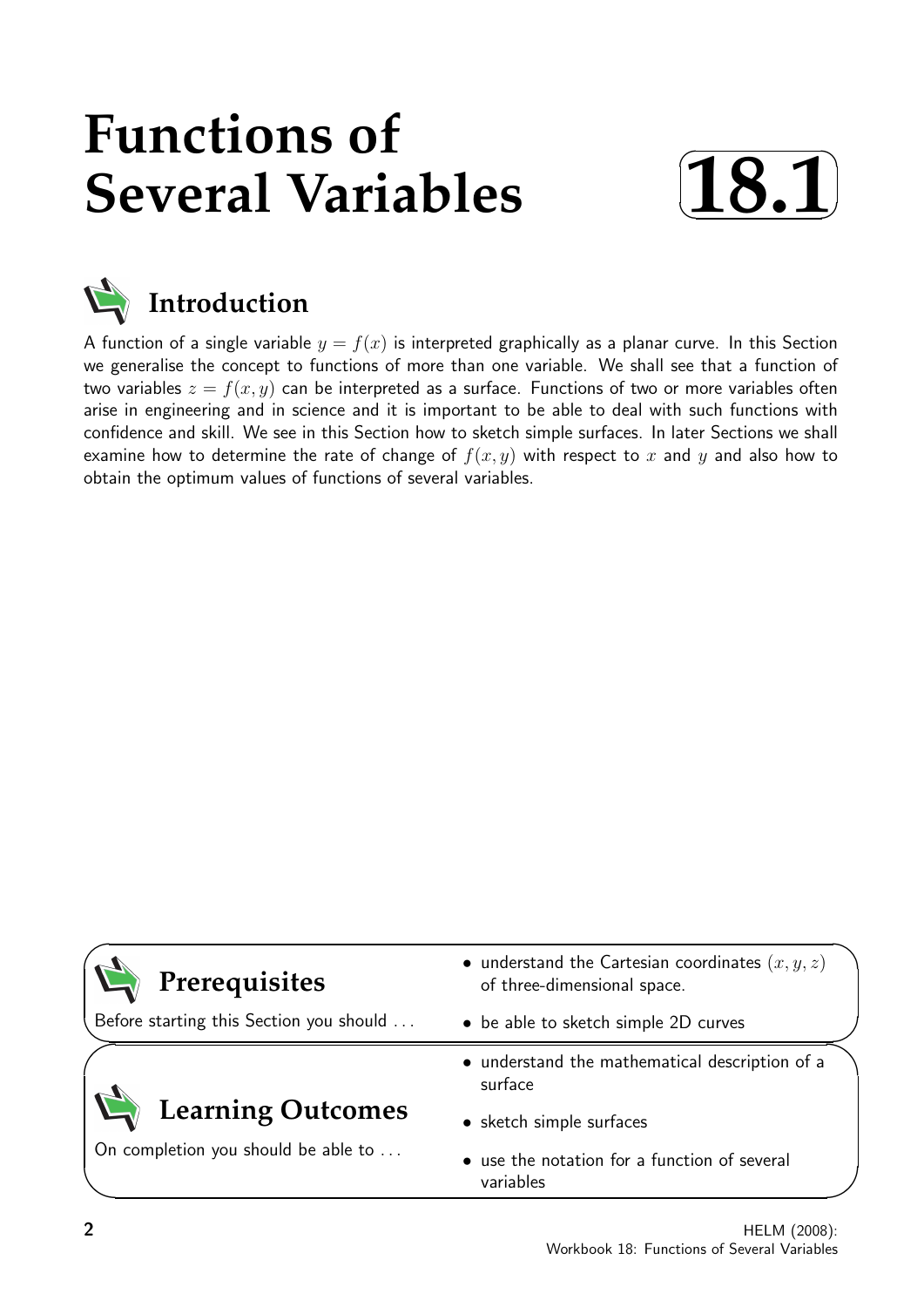

#### **1. Functions of several variables**

We know that  $f(x)$  is used to represent a function of one variable: the input variable is x and the output is the value  $f(x)$ . Here x is the **independent** variable and  $y = f(x)$  is the **dependent** variable.

Suppose we consider a function with two independent input variables x and  $y$ , for example

 $f(x, y) = x + 2y + 3.$ 

If we specify values for x and y then we have a **single** value  $f(x, y)$ . For example, if  $x = 3$  and  $y = 1$  then  $f(x, y) = 3 + 2 + 3 = 8$ . We write  $f(3, 1) = 8$ .



Find the values of  $f(2, 1)$ ,  $f(-1, -3)$  and  $f(0, 0)$  for the following functions. (a)  $f(x, y) = x^2 + y^2 + 1$  (b)  $f(x, y) = 2x + xy + y^3$ 

Your solution

Answer

(a)  $f(2, 1) = 2^2 + 1^2 + 1 = 6$ ;  $f(-1, -3) = (-1)^2 + (-3)^2 + 1 = 11$ ;  $f(0, 0) = 1$ (b)  $f(2, 1) = 4 + 2 + 1 = 7$ ;  $f(-1, -3) = -2 + 3 - 27 = -26$ ;  $f(0, 0) = 0$ 

In a similar way we can define a function of three independent variables. Let these variables be  $x, y$ and u and the function  $f(x, y, u)$ .



Solution

 $f(0, 1, 0) = 0^2 + 1 \times 0 + 2 = 2$ ;  $f(-1, -1, 2) = 1 - 2 + 2 = 1$ 



(a) Find  $f(2, -1, 1)$  for  $f(x, y, u) = xy + yu + ux$ . (b) Evaluate  $f(x, y, u, t) = x^2 - y^2 - u^2 - 2t$  when  $x = 1, y = -2, u = 3, t = 1$ .

#### Your solution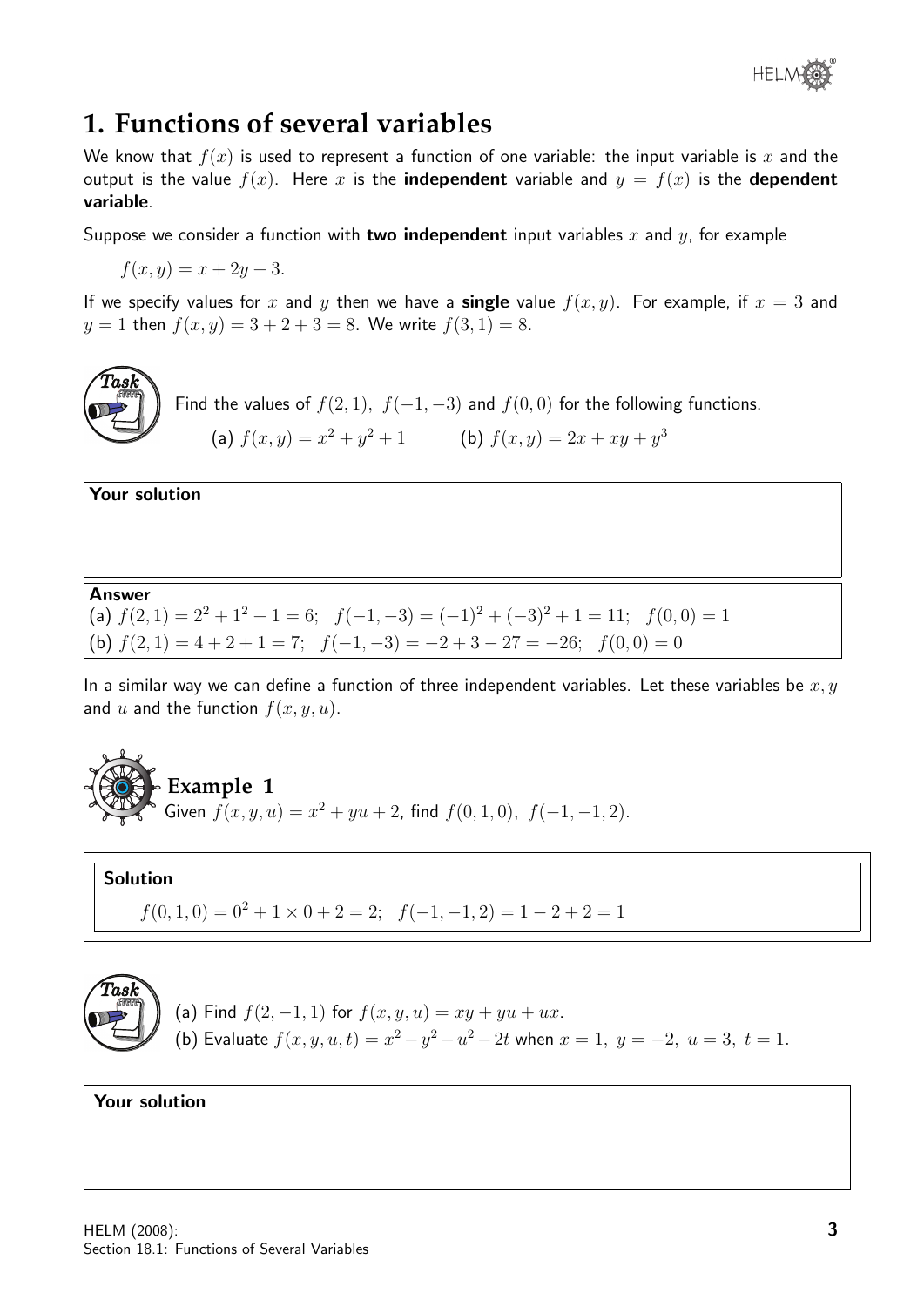Answer (a)  $f(2,-1,1) = 2 \times (-1) + (-1) \times 1 + 1 \times 2 = -1$ (b)  $f(1, -2, 3, 1) = 1^2 - (-2)^2 - 3^2 - 2 \times 1 = -14$  (this is a function of 4 independent variables).

#### **2. Functions of two variables**

The aim of this Section is to enable the reader to gain confidence in dealing with functions of several variables. In order to do this we often concentrate on functions of just two variables. The latter have an easy geometrical interpretation and we can therefore use our geometrical intuition to help understand the meaning of much of the mathematics associated with such functions. We begin by reminding the reader of the Cartesian coordinate system used to locate points in three dimensions. A point P is located by specifying its Cartesian coordinates  $(a, b, c)$  defined in Figure 1.



Within this 3-dimensional space we can consider simple surfaces. Perhaps the simplest is the **plane**. From HELM 9.6 on vectors we recall the general equation of a plane:

$$
Ax + By + Cz = D
$$

where A, B, C, D are constants. This plane intersects the x–axis (where  $y = z = 0$ ) at the point  $\bigcap$ A , 0, 0 ), intersects the y−axis (where  $x = z = 0$ ) at the point  $\Big(0, \Big)$ D B , 0  $\setminus$ and the z−axis (where  $x=y=0$ ) at the point  $\Big( \begin{matrix} 0, \ 0, \end{matrix} \Big)$  $\boldsymbol{D}$  $\mathcal{C}$  $\setminus$ . See Figure 2 where the dotted lines are hidden from view behind the plane which passes through three points marked on the axes.



Figure 2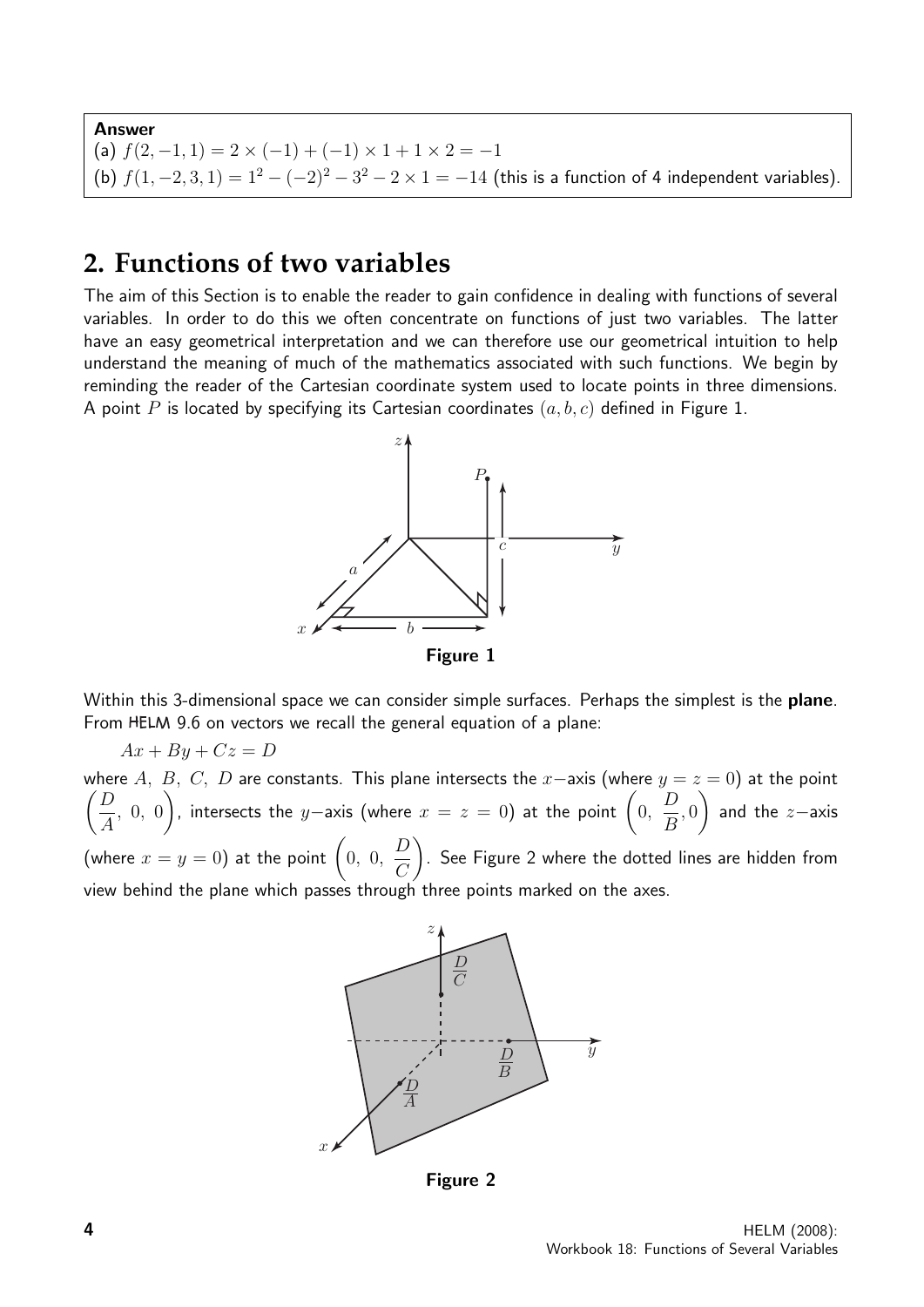

There are some special cases of note.

•  $B=C=0$   $A\neq 0$ .

Here the plane is  $x = D/A$ . This plane (for any given values of D and A) is parallel to the  $zy$ plane a distance  $D/A$  units from it. See Figure 3a.

•  $A = 0, C = 0$   $B \neq 0$ 

Here the plane is  $y = D/B$  and is parallel to the zx plane at a distance  $D/B$  units from it. See Figure 3b.

•  $A = 0, B = 0 \quad C \neq 0$ 

Here the plane is  $z = D/C$  which is parallel to the xy plane a distance  $D/C$  units from it. See Figure 3c.





Planes are particularly simple examples of surfaces. Generally, a surface is described by a relation connecting the three variables  $x, y, z$ . In the case of the plane this relation is linear  $Ax+By+Cz = D$ . In some cases, as we have seen, one or two variables may be absent from the relation. In three dimensions such a relation still defines a surface, for example  $z = 0$  defines the plane of the x- and  $y$ -axes.

Although any relation connecting  $x, y, z$  defines a surface, by convention, one of the variables (usually  $z$ ) is chosen as the dependent variable and the other two therefore are independent variables. For the case of a plane  $Ax + By + Cz = D$  (and  $C \neq 0$ ) we would write, for example,

$$
z = \frac{1}{C}(D - Ax - By)
$$

Generally a surface is defined by a relation of the form

$$
z = f(x, y)
$$

where the expression on the right is any relation involving two variables  $x, y$ .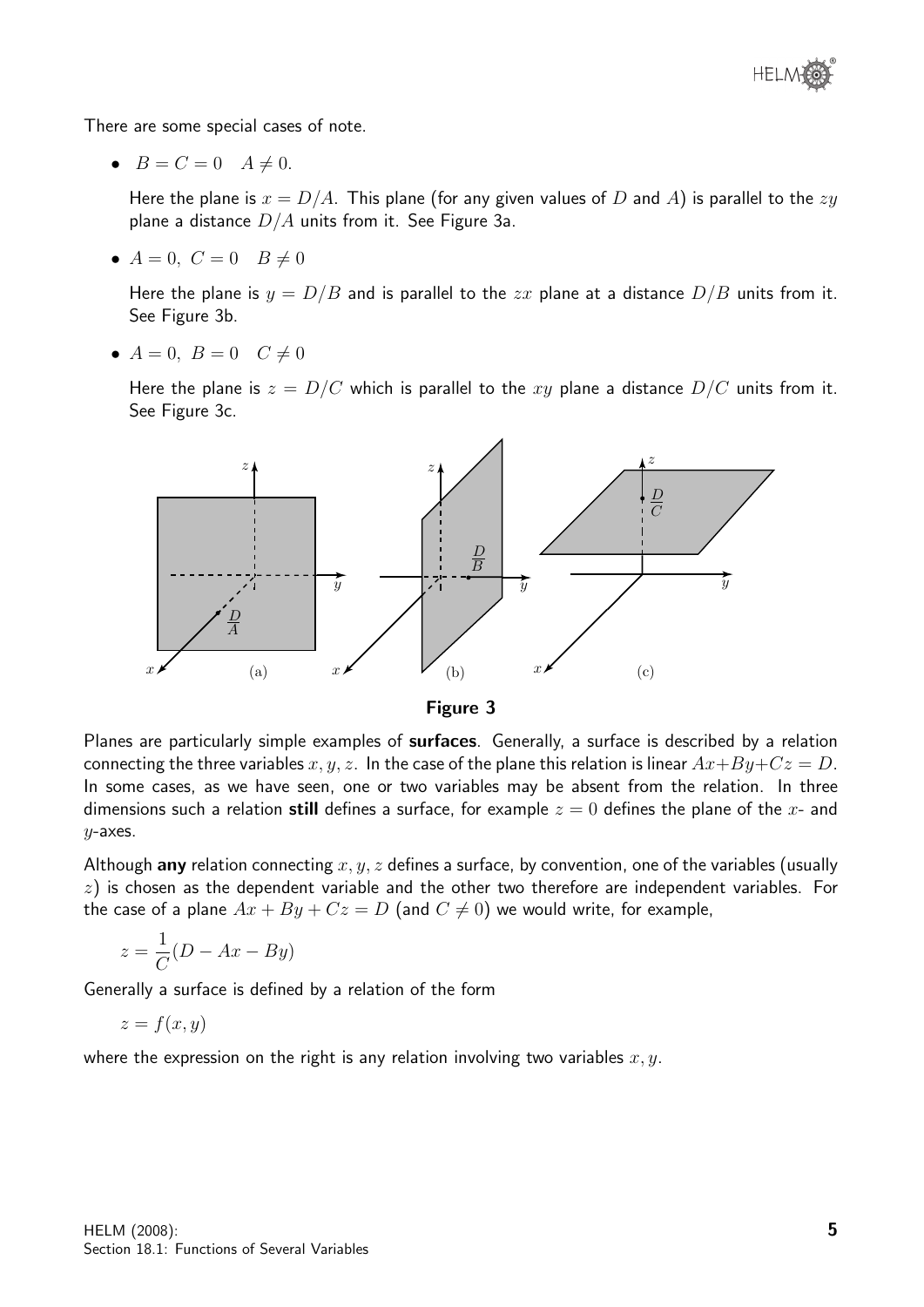#### **Sketching surfaces**

A plane is relatively easy to sketch since it is flat all we need to know about it is where it intersects the three coordinate axes. For more general surfaces what we do is to sketch curves (like contours) which lie on the surface. If we draw enough of these curves our 'eye' will naturally interpret the shape of the surface.

Let us see, for example, how we sketch  $z = x^2 + y^2$ .

Firstly we confirm that  $z = x^2 + y^2$  is a surface since this is a relation connecting the three coordinate variables  $x,y,z.$  In the standard notation our function of two variables is  $f(x,y)=x^2+y^2.$  To sketch the surface we fix one of the variables at a constant value.

Fix x at value  $x_0$ .

From our discussion above we remember that  $x = x_0$  is the equation of a plane parallel to the  $zy$ plane. In this case our relation becomes:

$$
z = x_0^2 + y^2
$$

Since  $z$  is now a function of a single variable  $y$ , with  $x_0^2$  held constant, this relation:  $z = x_0^2 + y^2$ defines a **curve** which **lies in the plane**  $x = x_0$ .

In Figure 4(a) we have drawn this curve (a **parabola**). Now by changing the value chosen for  $x_0$ we will obtain a sequence of curves, each a parabola, lying in a different plane, and each being a part of the surface we are trying to sketch. In Figure 4(b) we have drawn some of the curves of this sequence.



What we have done is to slice the surface by planes parallel to the  $zy$  plane. Each slice intersects the surface in a curve. In this case we have not yet plotted enough curves to accurately visualise the surface so we need to draw other surface curves.

• Fix y at value  $y_0$ 

Here  $y = y_0$  (the equation of a plane parallel to the zx plane.) In this case the surface becomes

$$
z = x^2 + y_0^2
$$

Again z is a function of single variable (since  $y_0$  is fixed) and describes a curve: again the curve is a **parabola**, but this time residing on the plane  $y = y_0$ . For each different  $y_0$  we choose a different parabola is obtained: each lying on the surface  $z = x^2 + y^2$ . Some of these curves have been sketched